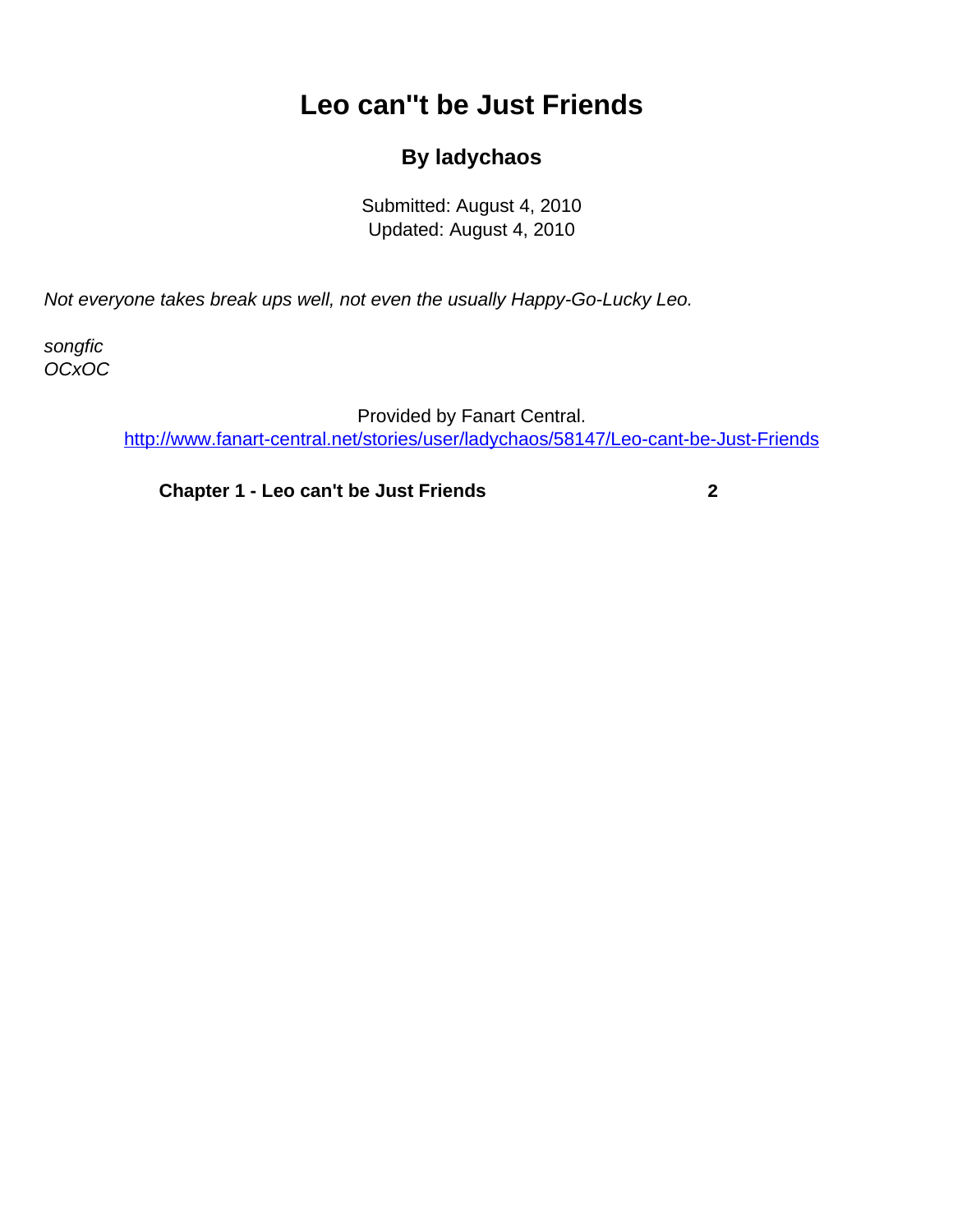## **1 - Leo can't be Just Friends**

<span id="page-1-0"></span>Hazel eyes widened in horror at the words written on his new text message. The cellular phone he got for his birthday slipped from his loosened grip and somehow his foot managed to fall onto the expensive electronic device. It fell onto it several times until the plastic shell was snapped, the inner components lay spewed on the floor and most importantly, the screen with the offending message shattered. But not even that act of manly violence, could silence the waterworks that bubbled their way to the surface.

Here I go, Driving by your house Might as well throw some rocks at your window Yeah But you don't seem to care, or maybe your not there Probably out with someone else tryin' to keep in on the down low

"I wonder if she'll notice that her window's cracked" the blonde mused to himself, looking over his shoulder at his handy-work. Slamming the door shut behind him, he fled the crime scene in his battered up Lancia, which to be fair was already broken apart before he started driving it, they are designed to fall apart when the engine flickers to life after all.

Just so you know I'm not taking this so well Since I've been alone I've learned how to...

Cuss you out in Japanese Organize my dvd's Play solitaire again...and I Hear that your doing fine Smiling all the time But you really rub it in...when you say you're over me And you wanna be...just friends

It was about time he learned how to speak the language properly anyway, however it never occurred to Leo that perhaps it might have been a better idea to choose a language that she didn't know how to speak as well.

That smile that usually graced the lips of the tangerine haired woman. It taunted him so much. Watching her from a distance with her friends that they once shared. She didn't seem to be bothered by it. Then again, not allot COULD bother her.

When the blonde haired boy finally turned on his heels to walk away, Rosetta finally looked over to his retreating form. A large grin spread across her lips and her weird laugh of 'kufufu' escaped her parted lips.

Hey what about the promise that you made to me That we'd always be together and you'd be there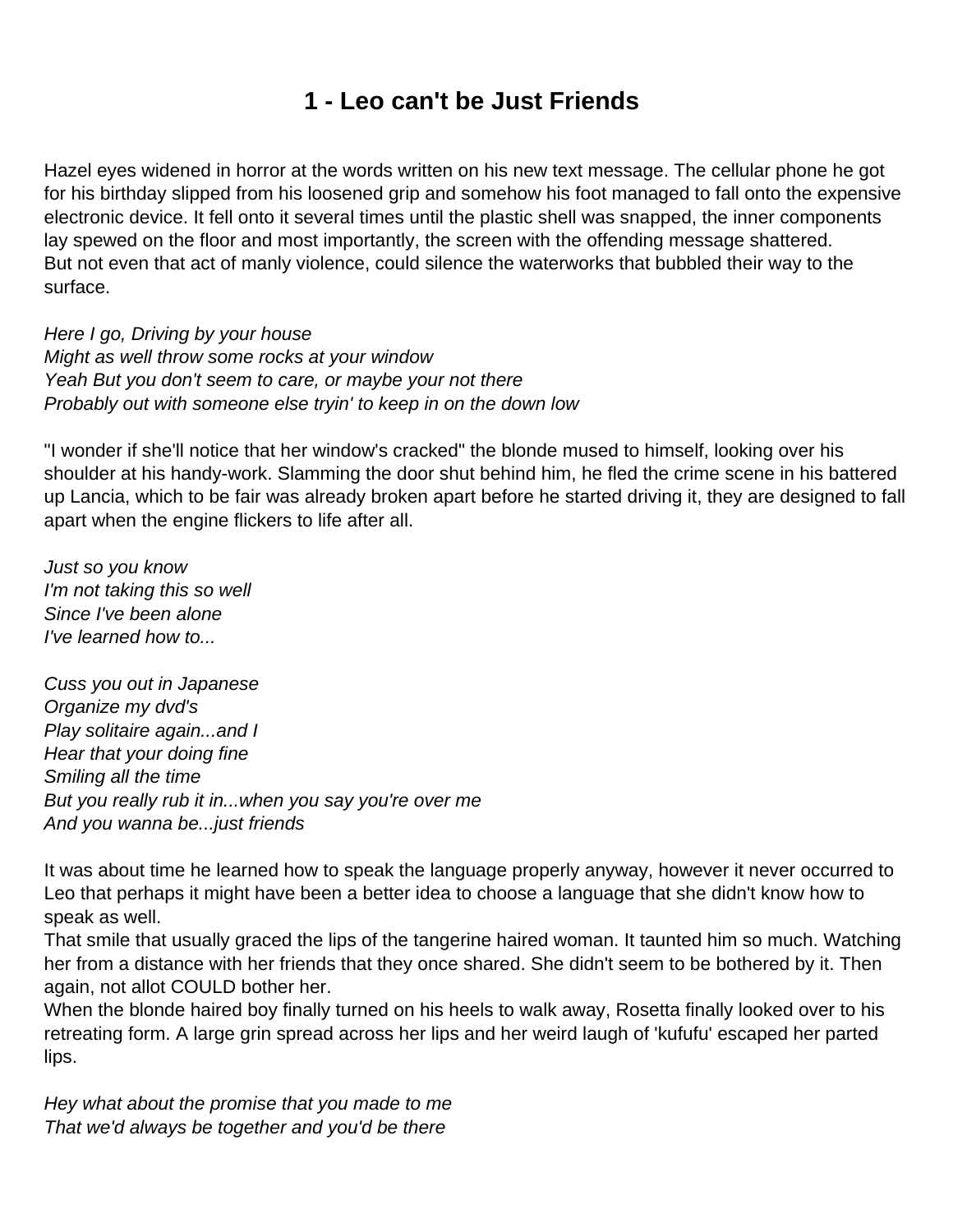Everyday I wake up I found a box of notes you wrote each one signed with x and o's And b.s. - like I love you we're never gonna brake up

Sitting on his bed, which by now was 80% clothes, Leo blinked out every last drop sorrow onto the love letter he received at the beginning. The ink on some of the words had become smudged from his uncontrollable sobbing.

He was kicking himself now. He should have realized that everything Rosetta was saying was a lie. Every loving kiss a simple display meant for someone else to see.

Just so you know I'm not taking this so well Now that I'm alone I've had time to...

Cuss you out in Japanese Organize my dvd's Smash my sister's violin...and I Hear that your doing fine Smiling all the time But you really rub it in...when you say you're over me And you wanna be...just friends

Rosetta has always despised the fact that Leo's room looked like a bomb had went off. Really it couldn't be helped. Not only did he share it with his younger brother but stuff was just allot easier to find went it was spewed out on the floor anyway weren't two teenage guys supposed to have filthy rooms? Sure strange things did pop up like the dead bird in a shoe but that was usually the doing of the cat, who also like to cover Syaoran's clothes in his fur..

The entire room looked much bigger once he had finished cleaning it all. Pulling the red bandanna from his sandy locks. He dropped it onto Syaoran's Yamaha keyboard when he looked outside. There she was. Rosetta Rokudo. Lapping up ice cream with a boy he didn't recognize. The feeling of a brick hitting him square in the stomach came over him.

Here I go again... I really miss you now it's time to

Beg pretty please I'm Pouring on the cheese My heart may never mend And I've punched holes in all my walls Closed down all the malls Smashed my sisters violin...and I Hung our picture by the bed You're still living in my head At least I can pretend...that you're not over me Cause I can't be...Just Friends